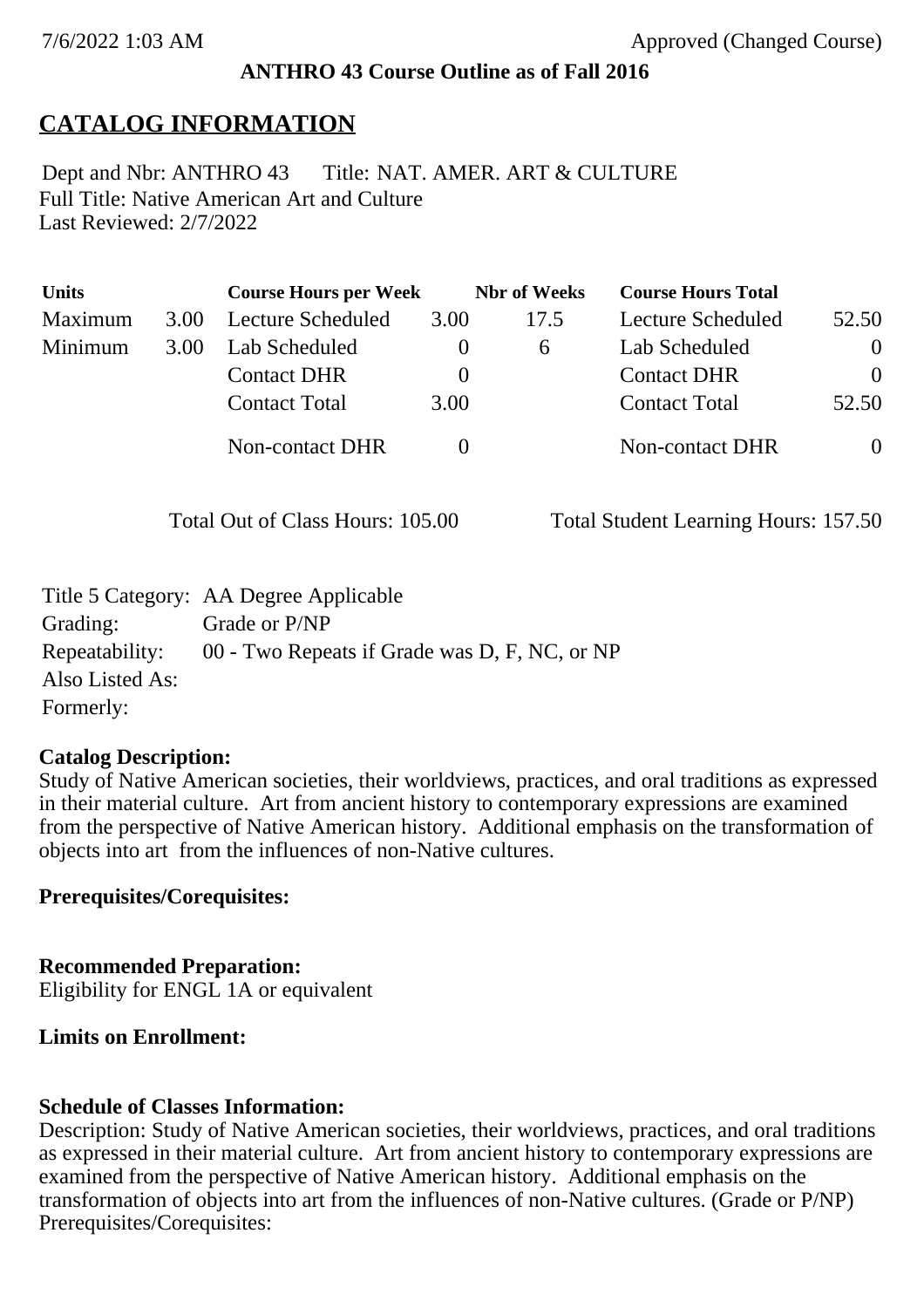# **ARTICULATION, MAJOR, and CERTIFICATION INFORMATION:**

| <b>AS Degree:</b>                                        | Area<br>Ε<br>G             | <b>Humanities</b><br><b>American Cultures/Ethnic</b><br><b>Studies</b> |           | Effective:<br>Fall 1981 | Inactive: |
|----------------------------------------------------------|----------------------------|------------------------------------------------------------------------|-----------|-------------------------|-----------|
| <b>CSU GE:</b><br><b>Transfer Area</b><br>C <sub>1</sub> |                            | Arts                                                                   |           | Effective:<br>Fall 1981 | Inactive: |
| IGETC:                                                   | <b>Transfer Area</b><br>3A | Arts                                                                   |           | Effective:<br>Fall 1981 | Inactive: |
| <b>CSU Transfer: Transferable</b>                        |                            | Effective:                                                             | Fall 1981 | Inactive:               |           |
| <b>UC Transfer:</b> Transferable                         |                            | Effective:                                                             | Fall 1981 | Inactive:               |           |

**CID:**

# **Certificate/Major Applicable:**

[Major Applicable Course](SR_ClassCheck.aspx?CourseKey=ANTHRO43)

# **COURSE CONTENT**

# **Student Learning Outcomes:**

Upon completion of the course, students will be able to:

1. Analyze the basic anthropological concepts, terms, and theories used in the study of culture and art, and apply them to Native American artistic traditions.

2. Demonstrate basic knowledge of traditional Native American art forms and distinguish specific works of art by society and/or regional identity.

3. Recognize and interpret the cultural symbolism in Native American art forms and designs, and describe the influences of non-Native cultures on Native American art.

# **Objectives:**

Upon completion of this course, students will be able to:

1. Apply anthropological concepts and make use of technical terms related to Native American art.

2. Identify by society or regional culture specific works of art, styles, and designs in ceramics, basketry, textiles, woodcarving, jewelry, and architecture.

3. Identify artistic creations by renowned individual Native American artists.

4. Compare and contrast art forms and design elements from several different Native American cultures.

5. Examine the expression of spiritual ideas, gender roles, environmentalism and oral traditions in Native American art.

6. Identify European and other cultural influences on Native American art and describe how these outside influences changed Native art through time.

# **Topics and Scope:**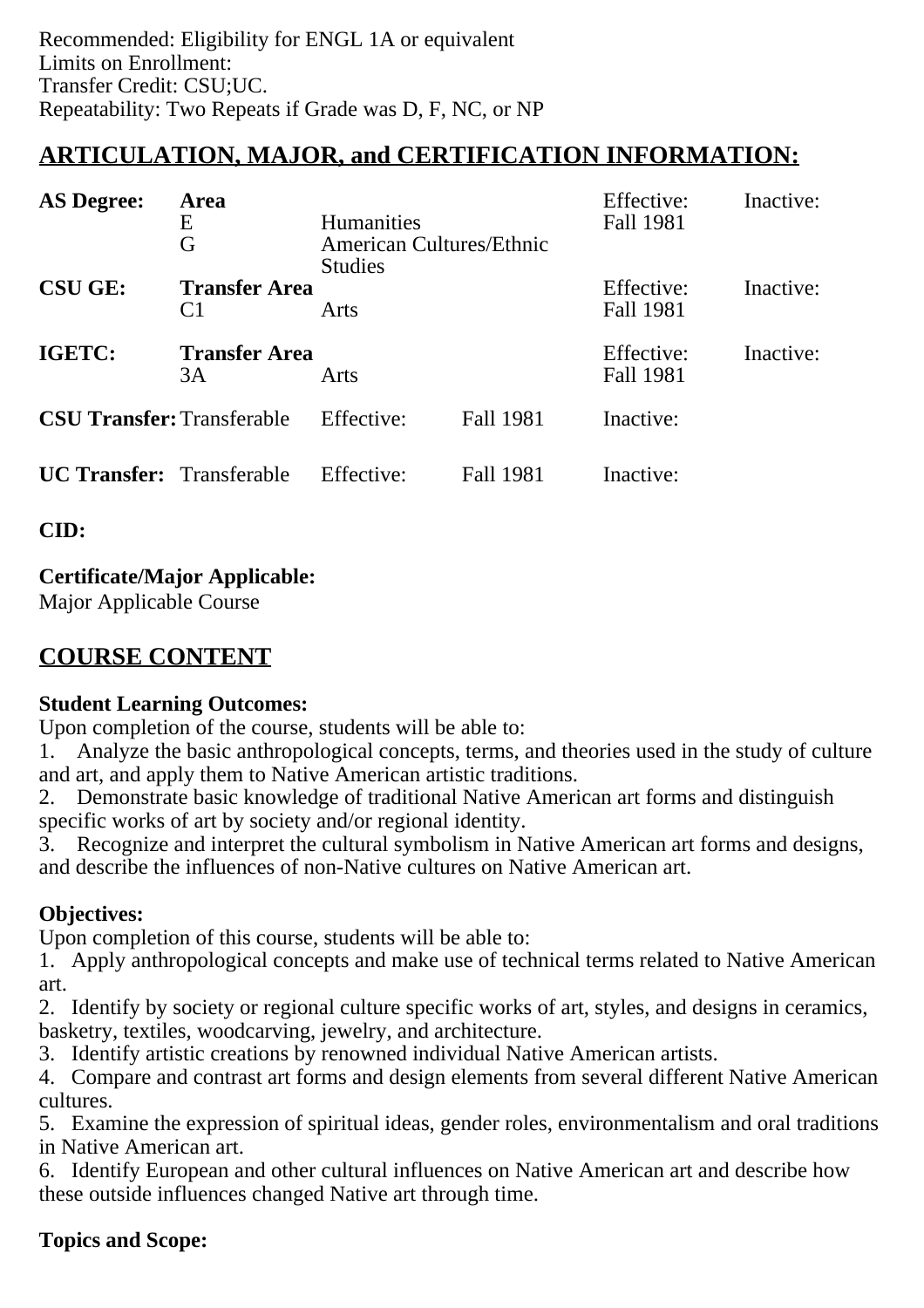- I. Anthropological concepts and overview of Native American culture areas
	- A. Concept of culture
	- B. Art in cultural context
	- C. The culture area concept
- II. Ceramic arts of Native North America
	- A. Pueblo pottery traditions and Pueblo world view
	- B. Other ceramic traditions in Native North America
- III. Basketry arts of Native North America
	- A. Pomo basketry and Native American environmentalism
	- B. Other Native American basketry traditions
- IV. Native American textile traditions
	- A. Navajo textile weaving and Navajo history
	- B. Pueblo weaving traditions and gender
	- C. Other weaving traditions, e.g., Northwest Coast
- V. Great Plains skinwork art
	- A. Beadwork and quillwork
	- B. Painted art
	- C. Gender roles and Plains artists
- VI. Woodcarving arts of Native North America
	- A. Hopi Kachina dolls and Hopi religion
	- B. Northwest Coastal woodcarving as reflection of social organization
	- C. Other woodcarving traditions in North America
- VII. Native American jewelry
	- A. Southwest Pueblo and Navajo jewelry traditions
	- B. Other Native American jewelry arts
- VIII. Monumental architecture of Native North America
	- A. Ancestral Puebloan architecture
	- B. Ancient Moundbuilders of the Eastern U. S.
- IX. Monumental sculpture and architecture of the New World civilizations that may include:
	- A. Art and architecture of ancient Mesoamerica
	- B. Art and architecture of ancient Peru
- X. Contemporary arts among Native peoples of North America that may include:
- A. Contemporary art forms using traditional themes and traditional art forms using contemporary themes.
	- B. Politically-oriented art
	- C. Native American cinema and other contemporary arts
- XI. Influence of European and other cultures on Native American art
- XII. Ethnicity, race, gender, and sexual orientation as expressed in Native American artistic traditions

## **Assignment:**

- 1. Reading approximately 10-25 pages weekly in required textbooks.
- 2. Two midterm exams and one final exam comprised of multiple choice, true/false,
- identification and short answer
- 3. One or two short quizzes required.
- 4. Independent study required of all students in the form of museum assignments completed in the Santa Rosa Junior College Multicultural Museum or similar SRJC venues. These assignments will enhance the content of each lecture topic. A minimum of 5 hours of museum study required over the course of the semester.
- 5. 1500 2000 words in the form of five to eight written museum assignments (250-500 words